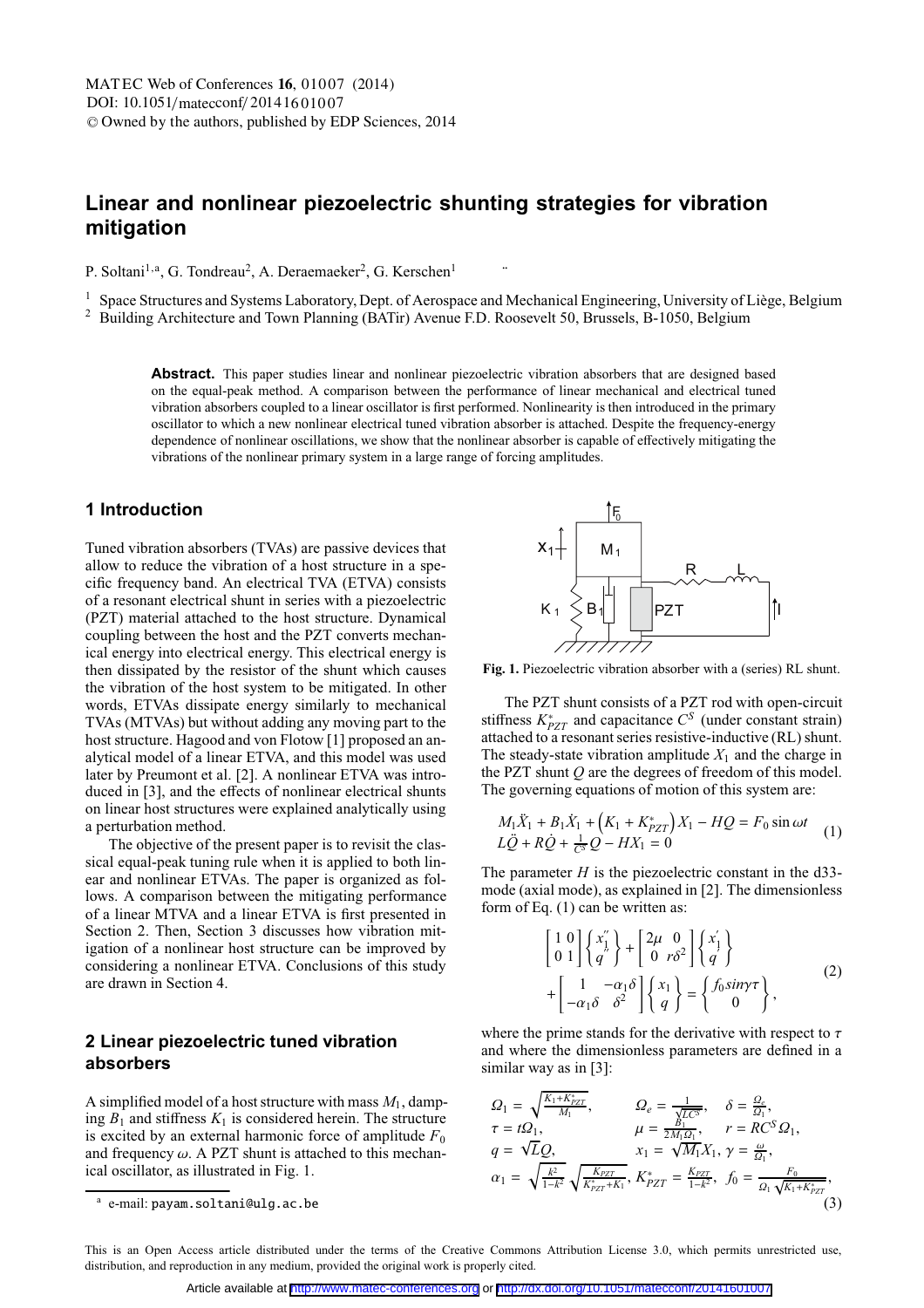where  $K_{PZT}$  is the short-circuit stiffness, and *k* is the electromechanical coupling factor.

The transfer function of the primary oscillator  $G_{ETVA}(\gamma)$  =  $\frac{x_1}{f_0}$  can be expressed as:

$$
G_{ETVA}(\gamma) = \left| \frac{j\delta^2 r \gamma + \delta^2 - \gamma^2}{\gamma^4 - j\delta^2 r \gamma^3 - (\delta^2 + 1)\gamma^2 + j\delta^2 r \gamma + (1 - \alpha_1^2)\delta^2} \right|
$$
\n(4)

### **2.1 Equal-peak method applied to MTVAs and ETVAs**

The MTVA is a widely-used passive vibration damping device. It consists of a secondary mass  $M_2$  connected to the host structure through a spring  $K_2$  and a dashpot  $B_2$ , as shown in Fig. 2.



**Fig. 2.** Mechanical tuned vibration absorber (MTVA).

Considering a harmonic excitation, the equations of motion are:

$$
M_1\ddot{X}_1 + B_2(\dot{X}_1 - \dot{X}_2) + B_1\dot{X}_1 + K_2(X_1 - X_2) + K_1X_1
$$
  
=  $F_0 \sin \omega t$   

$$
M_2\ddot{X}_2 + B_2(\dot{X}_2 - \dot{X}_1) + K_2(X_2 - X_1) = 0
$$
 (5)

As for the ETVA, it is more convenient to express Eq. (5) in terms of dimensionless parameters. If one defines the mechanical tuning parameter  $\delta_m = \frac{\omega_2}{\omega_1}$  ( $\omega_i = \sqrt{\frac{K_i}{M_i}}$  with *i* = 1, 2), the mass ratio  $\beta = \frac{M_2}{M_1}$ ,  $\xi_i = \frac{B_i}{2\sqrt{K_i M_i}}$  the modal damping ratio of the host  $(i = 1)$  and the MTVA  $(i = 2)$ respectively, and  $x_i = \frac{X_i}{\sqrt{M_i}}$ , Eq. (5) becomes:

$$
\begin{bmatrix} 1 & 0 \ 0 & 1 \end{bmatrix} \begin{Bmatrix} x_1' \\ x_2 \end{Bmatrix} + \begin{bmatrix} 2(\xi_1 + \beta \delta_m \xi_2) - 2\sqrt{\beta} \delta_m \xi_2 \\ -2\sqrt{\beta} \delta_m \xi_2 & 2\delta_m \xi_2 \end{bmatrix} \begin{Bmatrix} x_1' \\ x_2' \end{Bmatrix}
$$

$$
+ \begin{bmatrix} 1 + \delta_m^2 \beta - \sqrt{\beta} \delta_m^2 \\ -\sqrt{\beta} \delta_m^2 & \delta_m^2 \end{bmatrix} \begin{Bmatrix} x_1 \\ x_2 \end{Bmatrix} = \begin{Bmatrix} f_0 \sin \gamma \tau \\ 0 \end{Bmatrix}
$$
(6)

The receptance function of the primary mass  $G_{MTVA}(\gamma)$  =  $\frac{x_1}{f_0}$  therefore reads:

$$
G_{MTVA}(\gamma) =
$$
  
\n
$$
\gamma^4 - 2j\delta_m \xi_2 (1+\beta)\gamma^3 - (1+(1+\beta)\delta_m^2)\gamma^2 + 2j\gamma \delta_m \xi_2 + \delta_m^2
$$
  
\n(7)

Den Hartog proposed a constructive method for the tuning of MTVAs [4], which is still widely used today. Because the receptance function passes through two invariant points that are independent of absorber damping, he proposed (i) to adjust the absorber stiffness to have two fixed points of equal heights, and (ii) to select the absorber damping which is the average of the two damping values that realize a horizontal tangent through the left and right fixed points, respectively. This tuning condition minimizes the maximum response amplitude of the primary system and lays down the foundations of the so-called equal-peak method. Assuming an undamped host structure (i.e.,  $B_1$  = 0), Den Hartog [4] and Brock [5] derived approximate analytic formulas for the absorber stiffness and damping, respectively:

$$
\delta_{m,opt} = \frac{1}{1+\beta} \quad \text{and} \quad \xi_{2,opt} = \sqrt{\frac{3\beta}{8(1+\beta)}} \tag{8}
$$

Interestingly, it is only recently that an exact closed-form solution to this classic problem could be found [6].

Hagood and von Flotow proposed an extension of this method to the ETVA in [1]. The design process can be summarized as follows:

- 1. A PZT and an inductance *L* are chosen so that  $\delta$  =  $\delta_{HVF}$  = 1, which means that the electrical natural frequency Ω*<sup>e</sup>* should be the same as the host structure natural frequency  $Q_1$ . This first design rule ensures that the fixed points have the same amplitude.
- 2. A resistor value is chosen so that  $r = r_{HVF} = \sqrt{2}\alpha_1$ . This second design rule consists in setting the amplitude of  $G_{ETVA}(\gamma)$  at  $\gamma = \delta_{HVF} = 1$  to the amplitude of the fixed points. Doing so, the two peaks in the receptance curve have approximately the same amplitude, and their maxima are very close to the fixed points.

However, it turns out that this design rule for the ETVA is not in exact correspondence with Den Hartog's rule, as discussed in the next section.

#### **2.2 Equivalence between MTVAs and ETVAs**

The similarities between MTVAs and ETVAs are investigated in this section through the direct comparison of Eqs. (2) and (6) for  $B_1 = 0$ , i.e., for  $\mu = \xi_1 = 0$ . If the mass matrices of these two systems are identical (unitary matrices), the damping and stiffness matrices are only identical if  $\beta = 0$  and  $\alpha_1 = 0$ , i.e., if there is no mass  $M_2$  and no shunt, respectively. This is an obvious result, because the system reduces to the primary oscillator in both cases.

However, it is possible to design an ETVA which is similar to a MTVA by considering small values of  $\beta$  and  $\alpha_1$ . Additional conditions to have similar stiffness and damping matrices are *(i)*  $\delta \approx \delta_m$ , *(ii)*  $\alpha_1 = \sqrt{\beta} \delta_m$  and *(iii)*  $r = 2\xi_2/\delta_m$ . The first of these three equivalence conditions requires that  $Ω<sub>e</sub> ≈ ω<sub>2</sub>$ ; this means that the electrical shunt should be tuned at the same frequency than the MTVA. The second condition links the coupling factor of the PZT in the ETVA to the mass ratio  $\beta$  in the MTVA. Note that using Hagood's tuning rule for the ETVA ( $\delta_{HVF}$  = 1) and Den Hartog's tuning rule for the MTVA ( $\delta_{m, opt} = \frac{1}{1+\beta}$ ) is compatible with condition *(i)* for small β.

In order to illustrate this similarity between the ETVA and MTVA, a numerical example is considered. In this application, a mass  $M_1$  of 1kg is attached to a spring  $K_1$  much stiffer than the piezoelectric stack used in the ETVA (PZT

I I I I I I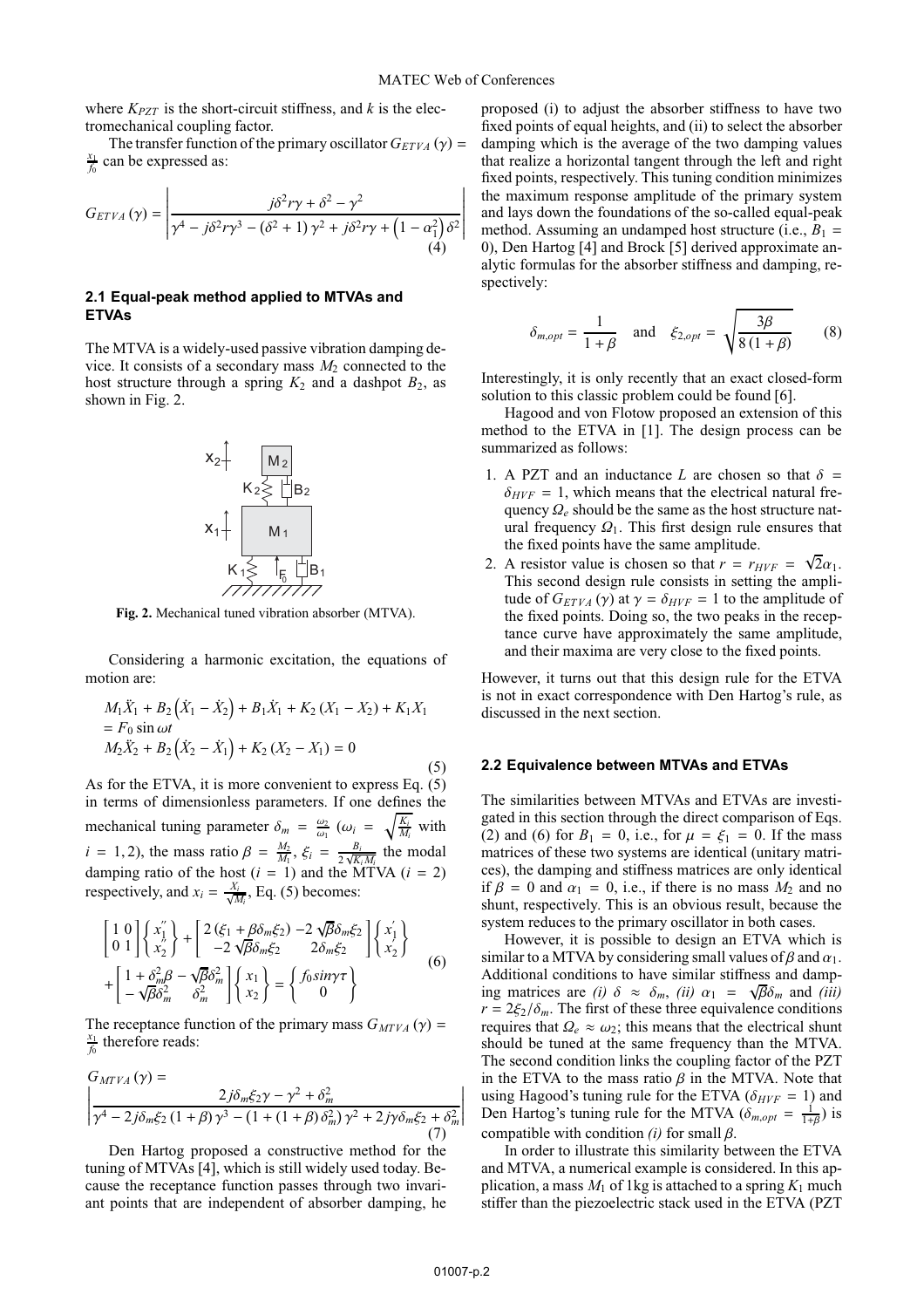rod with 10mm of diameter and a thickness of 100mm), i.e.,  $K_1 = \kappa K_{PZT}$  with  $\kappa = 100$ . If the PZT is a Morgan-PZT806 [7],  $K_{PZT} = 53,42 \times 10^6 N/m, C^S = 4,505pF$  and  $k = 0.694$ . Figure 3 compares the receptance of this ETVA tuned using Hagood's tuning rule ( $\delta_{HVF} = 1$ ) for different values of *r*:



**Fig. 3.**  $G_{ETVA}(\gamma)$  for different values of  $r(\delta = 1)$ .

As already discussed, considering Hagood's tuning rule  $r = r_{HVF}$  consists in setting the amplitude of  $G_{ETVA}$  at  $\gamma = \delta = 1$  (i.e., point *U*) and at the fixed points (i.e., points *S* and *T*) to the same value. These three points are therefore aligned along the grey solid horizontal line in Figure 3. Clearly, this tuning rule does not provide equal peaks in the receptance curve. By trial and error, it was found that  $r = 0.87r_{HVF}$  leads to a frequency response with two equal peaks, which, in turn, gives improved performance in terms of amplitude reduction. It is interesting to observe that designing the ETVA using the third equivalence condition between the MTVA and the ETVA,  $r = 2\xi_2/\delta_m$ , generates a frequency response almost identical to the equalpeak design found for  $r = 0.87r_{HVF}$ .

Figure 4 depicts the frequency response of the primary mass with an attached MTVA tuned using Eqs. (8) and an attached ETVA tuned according to  $\delta = 1$  and  $r = 0.87r_{HVF}$ . The fixed points *P* and *Q* of the MTVA are shown together with their counterparts *S* and *T* for the ETVA.



**Fig. 4.** Frequency response function of a primary mass with an attached MTVA or ETVA (equal-peak design).

Figure 4 confirms that the equivalence conditions lead to an ETVA and a MTVA with similar, but not identical, performance. Specifially, the frequencies of the two peaks of *GETVA* are slightly higher than the frequencies of the peaks of  $G_{MTVA}$ . This is due to the fact that the equivalence conditions neglect the stiffening effect of the host due to the PZT in the ETVA. The present investigations allow us to conclude that, for small  $\alpha_1$  (this implies large values of  $\kappa$ ) and small  $\beta$ , which is typically the case in real applications, an ETVA can be designed to provide performance very close to the optimal performance of a MTVA.

#### **2.3 ETVA attached to a nonlinear primary structure**

The performance of a linear ETVA in nonlinear regimes of motion is now investigated by adding a cubic spring  $K_{NL}$ in the primary system:

$$
M_1\ddot{X}_1 + B_1\dot{X}_1 + \left(K_1 + K_{PZT}^*\right)X_1 + K_{NL}X_1^3 - HQ = F_0\sin\omega t
$$
  

$$
L\ddot{Q} + R\dot{Q} + \frac{1}{C^5}Q - HX_1 = 0
$$
 (9)

The dimensionless parameter of the nonlinear spring is  $k_{nl}$  =  $\frac{Q_1^2}{(K_1 + K_{p2T}^*)^2} K_{NL}$ , and  $k_{nl} = 0.000151$  is chosen herein.

The frequency response of the primary mass is plotted in Figure 5 for low and high forcing amplitudes corresponding to linear and nonlinear regimes of motion, respectively. This figure indicates that the ETVA is no longer effective when nonlinearity is activated due to the important difference in the amplitude of the two resonance peaks. A hardening behavior characteristic of cubic springs with positive coefficients can also be observed in the second resonance peak. Clearly, in view of the frequency-energy dependence of nonlinear oscillations and of the narrow bandwidth of the linear ETVA, this absorber can only be effective in linear or weakly nonlinear regimes of motion.



**Fig. 5.** Frequency response of a nonlinear primary structure with an attached linear ETVA.

## **3 Nonlinear piezoelectric tuned vibration absorbers**

In view of the results presented in Section 2.3, it is meaningful to examine the performance of nonlinear piezoelectric tuned vibration absorbers for vibration mitigation of nonlinear primary structures. The nonlinearity can be implemented using the nonlinear capacitance of the piezoceramic or by adding an extra nonlinear capacitance to the shunt [3]. The latter case is considered herein, and a cubic nonlinear term  $A_{NL}Q^3$ , with a corresponding dimensionless parameter  $\alpha_{nl} = (C^S)^2 \delta^2 \Omega_e^2 A_{nl}$ , is added to the shunt